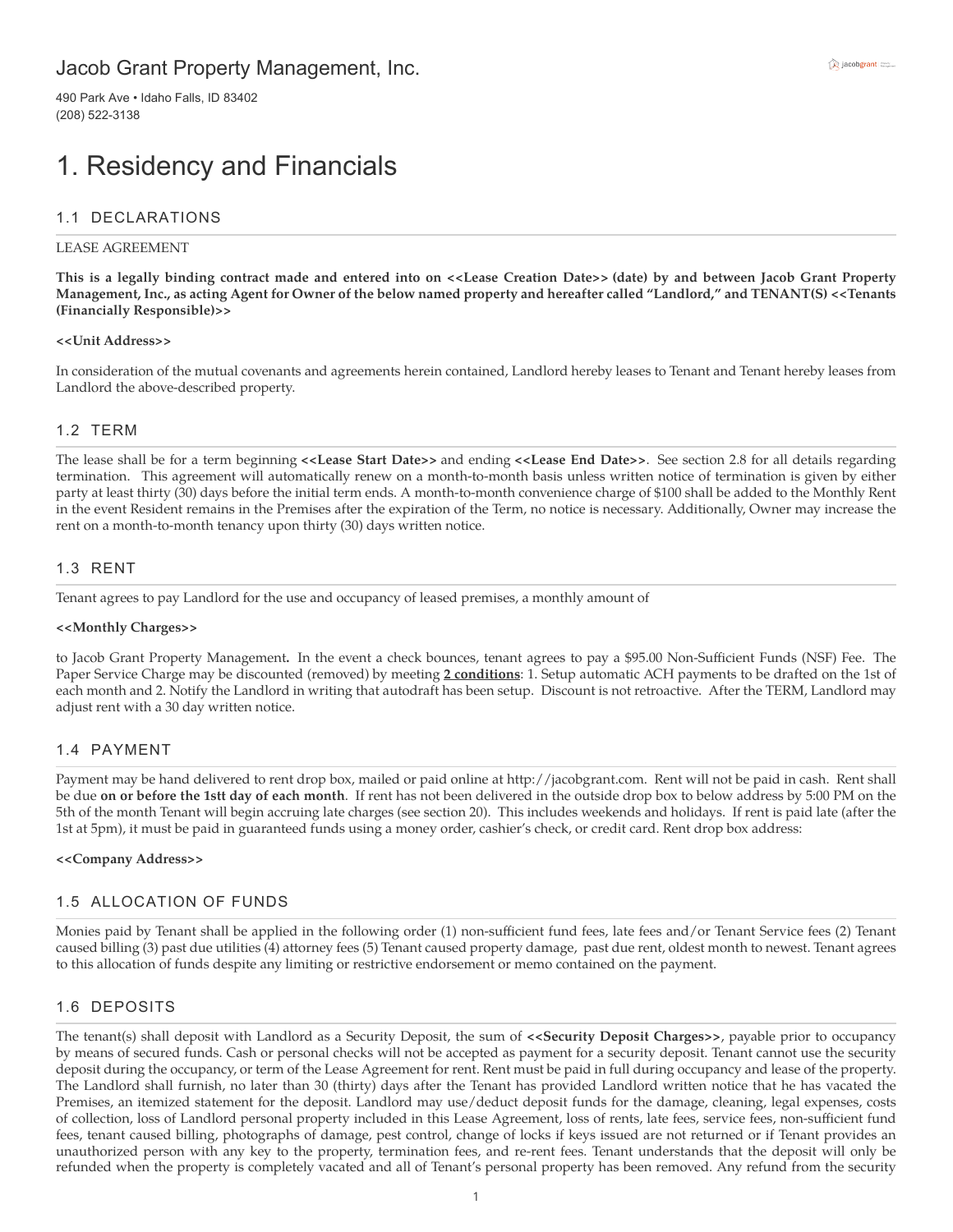deposit will be made payable to the Tenant as shown on the Lease Agreement. Should Owner change management companies or sale the property, Tenant authorizes Landlord to assign this Agreement to the new Owner or Management Company and release any deposits or other Tenant related funds to the new Owner or Management Company, less any fees owed to Landlord as described within this Agreement and hold Landlord harmless from that assignment date and forward. *(Idaho Code, Section 6-321)***.** Tenant agrees to forfeit full deposit if ANY of the terms of the lease are broken by the tenant. In the case of a full forfeiture, tenant agrees to be additionally financially responsible for all carpet cleaning, housekeeping, repairs, marketing, and lost rent to prepare the property for market. Landlord reserves the right to terminate lease based on arrest for any reason, for domestic disturbances, violence, drug trafficking, use of illegal drugs, failure to pay rent, or destruction of property. Landlord agrees to refund any deposit rightfully due to tenant within 30 days of proper termination of tenancy.

### 1.7 MOVE IN CHARGES

One time charges:

**<<One-time Charges>>**Prorated charges:

**<<Prorated Charges>>**

By initialing below, you acknowledge and agree to the terms in Section 1.

| ◢ |              |
|---|--------------|
|   | Initial Here |

# 2. Policies and Procedures

## 2.1 COMMUNICATION AND NOTICES

Landlord and Tenant agree that all notices, complaints, requests for repairs, and any other communication must be done in writing. Both Landlord and Tenant agree that communication via email is an acceptable form of communication and constitutes written notice. This includes all written notices as outlined herein. Notices may also be served by mail or attached in a secure manner to the main entrance to that portion of the premises of which the Tenant has possession or to the Landlord at the address provided. Notice given to or received by one Tenant is binding on all other Tenants or guests of the premises.

## 2.2 PROPERTY CONDITION

Tenant has the opportunity to complete a move in inspection report to document the condition of the property at move in within 3 days of move in. If Tenant does not complete the move in inspection report within 3 days of move in, they agree that the property is clean and in good condition with no damage upon move in to the property.

#### 2.3 UTILITIES

Tenant shall pay all utilities on the property**.** Utilities must be in the Tenant's name prior to occupancy. This includes but is not limited to: electricity, water, sewer, trash, and natural gas

#### 2.4 PEST CONTROL

Tenant has examined the property and verified that there is no evidence of insects or pests. Tenant agrees to be financially responsible for and organize extermination of any pests that may be introduced during tenancy. These include but are not limited to: hobo spiders, ants, cockroaches, bed bugs, mice, squirrels, raccoons, or any other insect, spider, or other nuisance bugs or animals. If pests exist in the property after move out, Tenant agrees to be financially responsible for removing those pests.

#### 2.5 RENT INCREASES

Rent may be increased with 30 days' written notice after the term of the lease.

## 2.6 ABANDONMENT

Tenant(s) agrees that any goods, chattels, motor vehicles, or other property left on the premises, after termination of the tenancy by any means, shall be considered abandoned and may be disposed of at Tenant(s) expense. In the event Tenant abandons the property prior to the expiration of the lease, Landlord may re-let the premises and hold tenant liable for costs, lost rent or damage to the premises.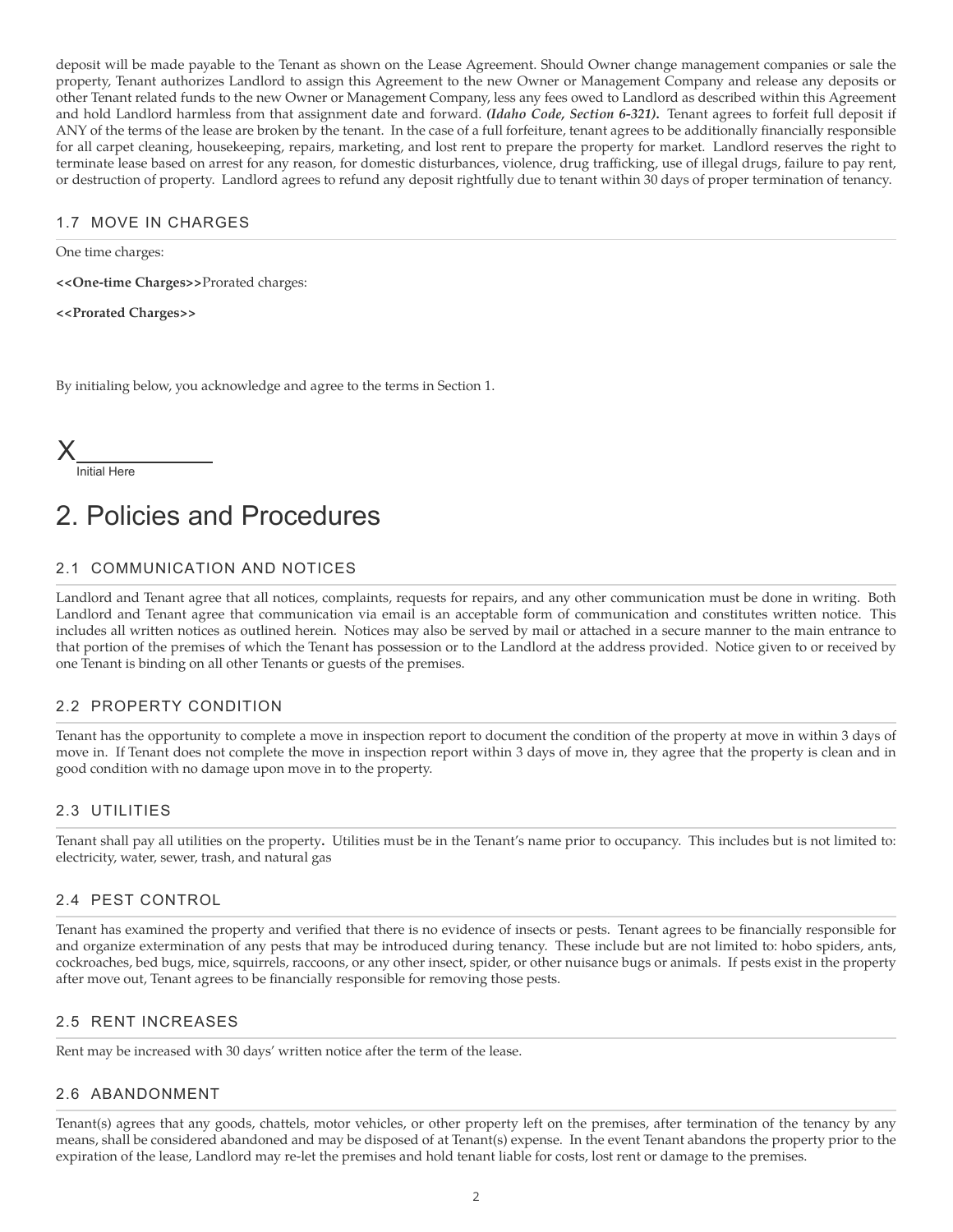## 2.7 CHARGES

- 1. **Replacement price**: Premises, articles or equipment described in the inventory, or which may hereafter be furnished to the Tenant(s) by the Landlord, that become missing, broken or damaged shall be paid by the Tenant(s).
- 2. **Late Charges**: Rent is due on the 1st of every month. If rent is not received by the 5th of the month (including holidays and weekends) at 5:00 PM, a daily late fee will be paid by the Tenant(s). **The late fee is \$15 per day that rent is not paid in full beginning with the 1st day of the month** (example: on the sixth day of the month the fee will be \$75 on the 7th day it will be \$90, etc.). The maximum late fee for one month is \$225.
- 3. **Lease Violation**: The Tenant service charge for delivering a notice of any non-compliance with this lease agreement is **\$95.00**. Other charges may apply depending on the condition of the premises.
- 4. **Termination Retraction:** In the event that a written notice to move out has been provided to the Landlord and the Tenant retracts this notice in writing and wants to continue living in the property, Tenant agrees to pay a \$150 Tenant Service to remove property from move out workflow.
- 5. **Addition of Roommate:** The processing charge to add a roommate is \$195.
- 6. **Removal of a Roommate:** The processing charge to remove a roommate is \$195.
- 7. **Change in Charges:** The Landlord may change the type or amount of late charges or service fees by giving 90 days' written notice to the Tenant(s).
- 8. **Unauthorized animals:** Tenant agrees to pay a \$250 fee for any animals brought onto the premises without written consent.
- 9. **Notice Delivery Service: Notice Delivery Service:** Tenant agrees to pay \$45 service charge for 3-day notice delivery and/or lease violation notice delivery.

#### 2.8 TERMINATION

- 1. **Tenant's Termination Procedure**: To terminate this contract, Tenant must provide written notice 30 days prior to the end of the TERM (see section 1) AND 30 days prior to Tenant move out. If the agreement is terminated by the Tenant prior to the end of the Term or after renewal, it will be considered "Early Termination" or "Non-Conforming Termination." See below for details.
	- 1. Upon giving a 30 day termination notice, the Tenant(s) agrees to provide a single forwarding address for notices and accounting. If within 15 days after actual move out date, Tenant has failed to provide a forwarding address to the Landlord in writing, Landlord will send moveout disposition to the last known address. Tenant agrees to forfeit any refundable security deposit if mail is not deliverable.
	- 2. Tenant agrees to deliver keys in a sealed and well labeled envelope immediately upon moving out.
- 2. Early Termination [2 Options]
	- 1. **Option A:** Pay the Lease Buy-Out

This option allows the Tenant to move out without penalties or collections for the remainder of the lease.

- 1. Pay Lease Buy-Out amount which is equal to 3 months' rent after vacating unit, plus an additional \$685 to cover the turnover service.
- 2. Follow the instructions in the Move-Out Packet
- 3. Deposit will be refunded as outlined in lease and Move-Out Packet
- 4. You will not be charged for additional rent or penalized for moving out early
- 2. **Option B:** The "Re-Rental Program"

With this option the Tenant pays \$350 to enroll in this program. The Tenant continues to pay rent and utilities until a qualified applicant signs and begins a new lease. The following rules apply:

- 1. The property and lease terms are listed for rent on the property manager's website. You may not also advertise it as this will create confusion for prospective renters. Understand that you are only showing the unit and all questions should be directed to your property manager .
- 2. Tenant agrees to follow the instructions in the Move-Out Packet. It is important that the tenant leaves the property in excellent condition for it to rent quickly. If the unit is not in excellent condition the tenant agrees to pay for necessary work as outlined in the Move-Out packet.
- 3. Tenant continues to pay rent and utilities until a qualified applicant takes possession (there may be a turnaround period between tenants that you will be responsible for).
- 4. Any charges left unpaid for more than 45 days will be sent to a collection company and an additional 50% will be added for any collection or attorney costs incurred by the property manager.
- 3. **Non-Conforming Termination**: If Tenant terminates the lease without following specific procedures outlined above or Landlord terminates lease due to repeated non-compliance with the lease, Tenant agrees to
	- 1. Pay a \$750 Administration Fee.
	- Pay 3 months of rent, utilities and all other financial obligations outlined in this lease agreement.
	- 3. Return key to Landlord office immediately upon move out.
- 4. **Landlord's Termination**: After the initial term of this lease, the Landlord may terminate tenancy at any time, with or without stated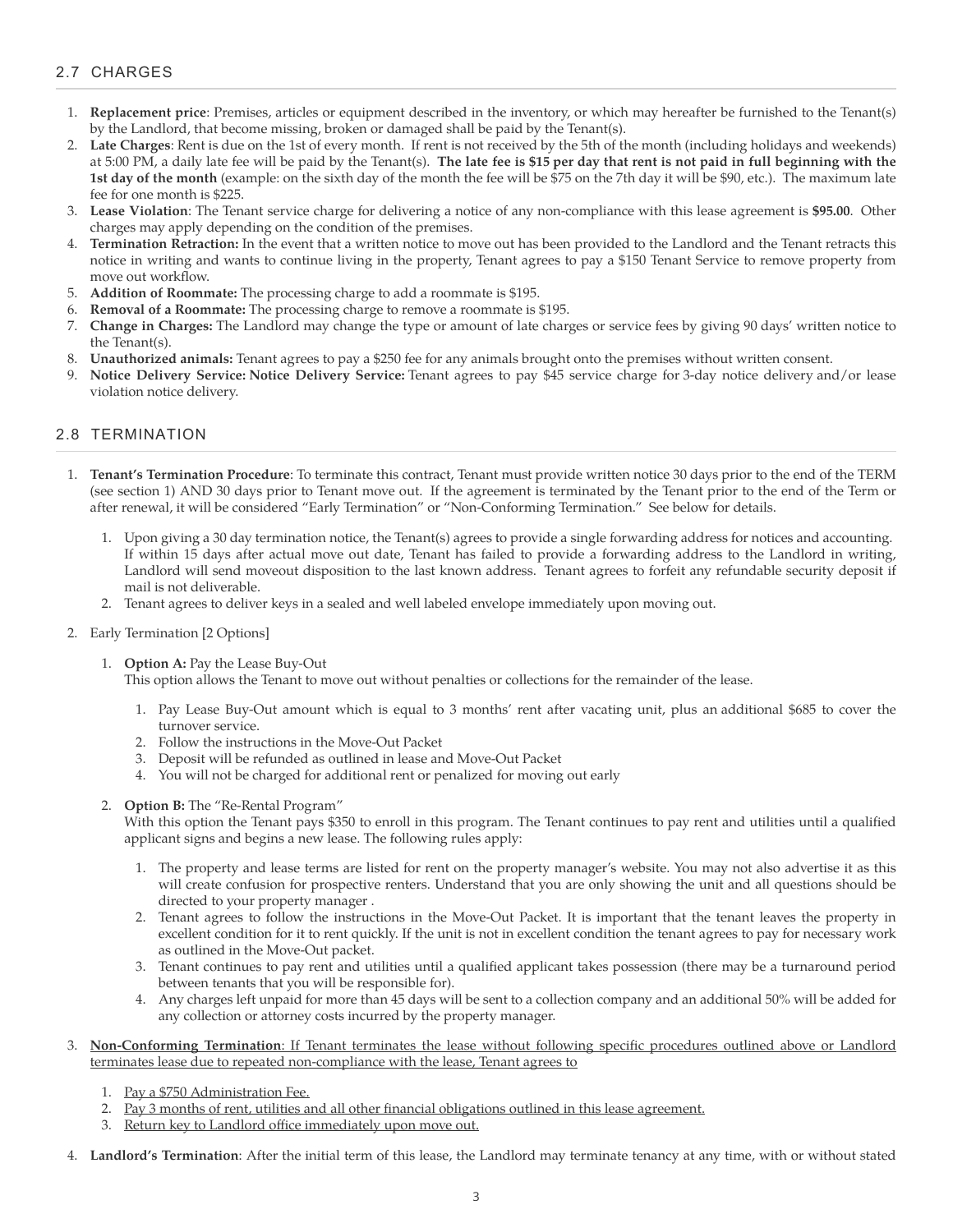cause, upon giving Tenant not less than 30 days written notice.

- 5. **72 hour notice (3-day pay or quit notice)**: In the event that a "3-day pay or quit notice" is delivered to Property, Landlord may terminate the rental agreement and take possession of the premises as provided by law.
- 6. **Payment**: If Tenant(s) fails to pay rent and other charges, or to comply with any terms or conditions specified herein, Landlord may terminate tenancy.
- 7. **Omissions**: Any omission or misstatement on the application for this dwelling unit may, at the option of the Landlord, be grounds for immediate termination of this tenancy.
- 8. **Partial Payments**: Landlord accepting partial payment does not waive the right to terminate if the balance of rent is not paid as agreed in writing.
- 9. **Accepting of Deposit**: Acceptance of deposit does not constitute a waiver of Landlord's right to terminate for nonpayment of rent. After termination, security deposit can be used to pay unpaid bills to Landlord.
- 10. **Habitability:** If the Property is declared "uninhabitable" or an "unsafe environment" by city official, fire chief, or property manager, this lease will terminate immediately regardless of lease term.

### 2.9 HOLDOVER TENANCY

If tenant fails to deliver possession of the premises to landlord at the expiration of this lease, the tenancy shall still be governed by this lease on a month-to-month basis.

### 2.10 ENTRY INTO PREMISES

Tenant(s) shall not withhold consent to the Landlord to enter the premises in order to inspect the premises, make reasonable or agreed upon repairs or improvements or to show the unit to prospective buyers or tenants. The Landlord may enter the premises without consent in an emergency, to post notices, or at any time with 24-hour written notice. In the event that entry is refused, Tenant agrees to pay "No Show" fee. If Tenant schedules meeting for maintenance or inspection and is not present for the same, Tenant agrees to pay "No Show" fee. If pet is not kenneled for a scheduled inspection or repair, making the scheduled inspection or repair impossible, Tenant agrees to pay a "No Show" fee.

By initialing below, you acknowledge and agree to the terms in Section 2.

X

Initial Here

## 3. Responsibilities

#### 3.1 STANDARDS

- 1. **SMOKING:** There is NO smoking allowed within the boundaries of the property including visitor smoking. This includes the interior and exterior of the property. Smokers that had reported being non-smokers on the rental application are subject to eviction.
- 2. **PETS:** No dogs, cats, other animals, aquariums, water beds, without express written consent from Landlord.
- 3. **OCCUPANCY:** The **ONLY** people that will occupy said property are: **<<Other Occupant(s)>>** *Information required for fire safety, Idaho Code, and acceptable living conditions).* A written and signed (by both agent and tenant) addendum is required if any guest remains for more than 3 days in a two month period. To add a room-mate or another Tenant living in the property, an application must be filled and associated fee must be paid prior to roommate move in. (see section 20 for charge). To remove a roommate, Tenant to remain must re-apply for the property, qualify and pay associated fee outlined in section 20.
- 4. **ATTORNEY FEES:** In the event it becomes necessary to enforce this agreement through the services of an attorney, Tenants agrees to pay Landlord's attorney fees and any cost incurred.
- 5. **CONTACT:** Tenant agrees to keep Landlord informed of any change in contact information in writing.
- 6. **CLEANLINESS:** Tenant shall return premises to Landlord in every way clean. The Landlord's definition of "clean" shall be binding on the parties.
- 7. **MOLD AND MILDEW:** Tenant agrees to use proper climate control, keep apartment clean, and run exhaust fan during showering as necessary to prevent moisture from accumulating in the apartment. Tenant agrees to, promptly, and on a regular basis, remove moisture accumulation on windows, walls, showers, bathtubs, caulking, flooring and all other surfaces. Tenant agrees to regularly check for and wipe moisture behind furniture, in closets, behind beds and behind blankets used to cover windows or other window coverings. Tenant agrees to immediately notify Landlord if water leaks or excessive moisture are found within premises, if mold or similar growth cannot be cleaned with household cleaner, or any other condition that may contribute to mold growth. Tenant further agrees to indemnify Landlord, and shall not hold the same liable for any damages caused to Tenant, Tenant's guests, occupants, or any property within the premises resulting from mold or mildew. Resident shall indemnify Landlord from any liability relating to mold or mildew resulting from damages to any person or property within Premises regardless of the source of the mold or mildew.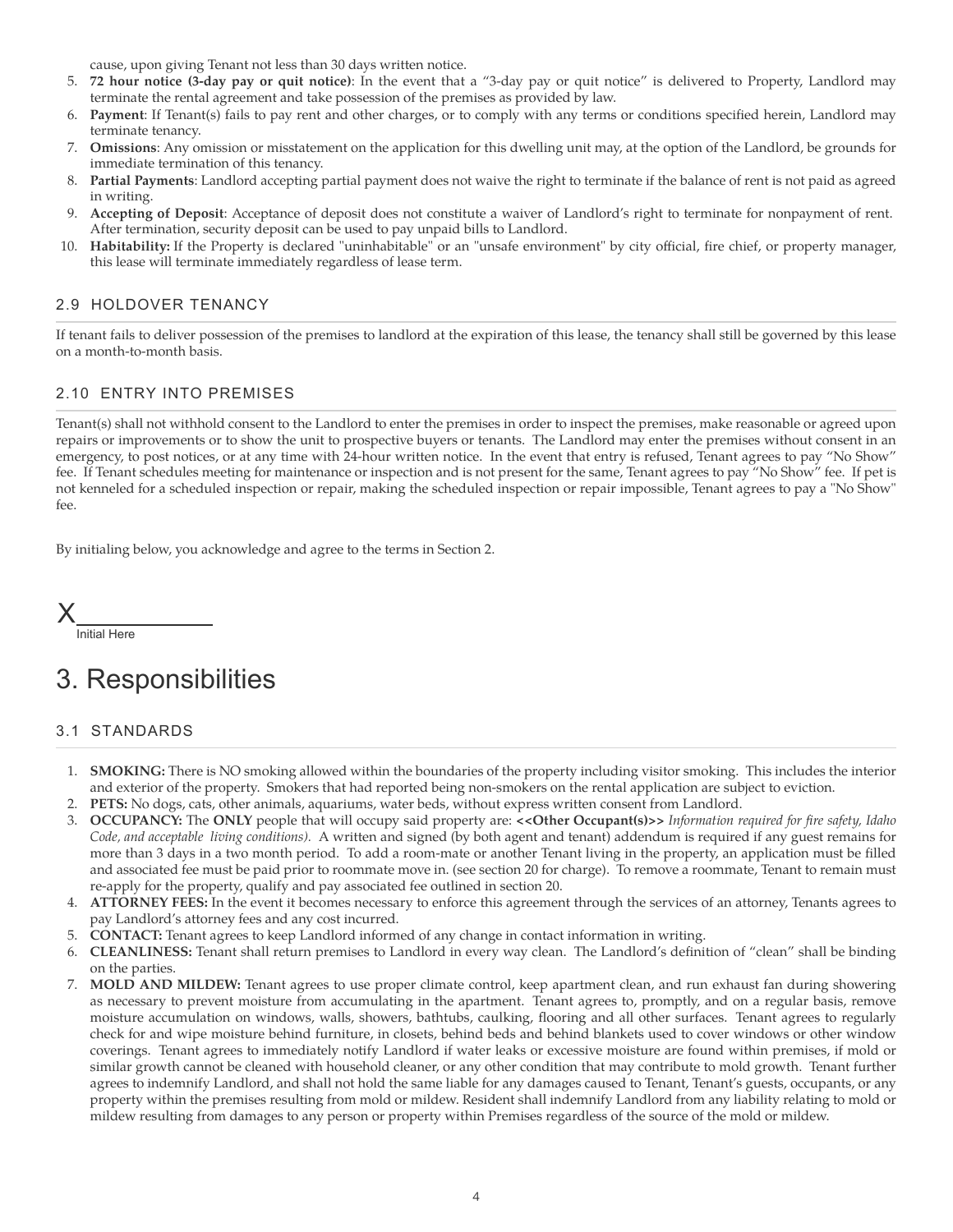### 3.2 SITE UNSEEN

Parties agree that Tenant was given the opportunity to inspect the Premises prior to signing the Agreement. If Tenant declined to do so and chose to sign the Agreement for Premises sight unseen for their convenience, parties acknowledge that Tenant is fully obligated to Agreement should they not take occupancy of the Premises. Tenant does agree that any maintenance shall only be done as required by the Agreement and not at the preference of Tenant since Tenant agreed to take Premises sight unseen. Tenant is deemed to have fully accepted the condition of the Premises.

### 3.3 NOTICE OF ABSENCE

Tenant(s) shall notify the Landlord in writing, of any anticipated absence from the premises in excess of seven (7) days, no later than the first day of the absence. If Tenant is absent from the premises for more 10 days without notice, it will be considered non conforming termination of the lease and rules under 21c will be followed.

#### 3.4 ENTRY INTO PREMISES

Tenant(s) shall not unreasonably withhold consent to the Landlord to enter the premises in order to inspect the premises, make reasonable or agreed upon repairs or improvements or to show the unit to prospective buyers or tenants. The Landlord may enter the premises without consent in an emergency, to post notices, or at any time with 24-hour notice.

#### 3.5 SUBLEASE

Tenant(s) shall not transfer their interest(s) in this agreement or sublet the premises. Any attempt to transfer of sublease shall be void.

### 3.6 RENTERS INSURANCE

- 1. Landlord IS NOT legally responsible for loss to the residents' personal property, possessions or personal liability, and Landlord's insurance will NOT cover such losses or damages. This includes but is not limited to loss due to leaking roof and loss due to refrigerator malfunction. The repair of such items will be the responsibility of the Landlord, but damages or losses from such events will be the sole responsibility of the tenant.
- 2. If damages or injury to Landlord's property is caused by resident, resident's guest(s) or child (children), the Landlord's insurance company may have the right to attempt (under the "subrogation clause") to recover from the resident(s) payments made under Landlord's policy. Nothing herein shall require Landlord to obtain insurance for Tenant. Landlord's willingness to assist or remind Tenant of the insurance requirements shall not be deemed to create a duty in the Landlord to obtain insurance for the Tenant. The requirement to obtain insurance is the sole responsibility of the Tenant regardless of Landlord's efforts with regard to Tenant's insurance.
- 3. Renters Insurance is required at all times during tenancy. Tenant may bring a copy of certificate of insurance naming Jacob Grant Property Management, inc. as a certificate holder or you may attain insurance through http://epremiuminsurance.com. Tenant agrees to have renter's insurance at all times. The Landlord will not be liable or responsible in any way for loss or damage to articles or property belonging to tenant(s) or their guests except those resulting from Landlord's willful or negligent acts.

#### 3.7 USE OF PREMISES

- 1. **Use**: The premises shall be used only as a dwelling unit. Tenant(s) shall use in a legal and residential manner all electrical, plumbing, sanitary, heating, ventilation, air conditioning, and other facilities or appliances on the premises.
- 2. **Conduct**: Disorderly conduct shall be grounds for notice to vacate the dwelling and terminate this agreement. Tenant(s) shall restrict all sounds or noise to a volume that does not disturb neighbors. Tenants and their guests shall conduct themselves in a manner that will not disturb their neighbor's peaceful enjoyment of the premises.
- 3. **Damage/Tampering/Destruction:** Tenant(s) is responsible for all damage to property or premises caused by stoppage of waste pipes, or overflow of bathtubs, toilets or washbasins. Tenant(s) agrees to pay for damage to the building or furnishings other than the normal wear and tear. Tenant(s) shall not tamper with or make alterations to the premises, including changing locks, without the written permission of the Landlord.
- Malfunctions: Tenant(s) shall report immediately in writing, all malfunctions of equipment, failure of essential service, or need of repair in writing.
- 5. **Vehicle Repair**: No vehicles shall be repaired on the premises. No inoperable, or dismantled vehicles are allowed on the premises. All vehicles must have current registration tags.
- **Common Areas**: Tenant(s) shall not leave personal property in the common areas. Tenant(s) are not to affix any decal, poster, or sign to the interior or exterior of the premises. No sign or posters may be placed in the yard area without the written permission of the Landlord.
- 7. **Maintenance:** Tenant has examined the property, acknowledges it to be in good repair and agrees to provide prompt written notice of any maintenance problems. Tenant agrees to keep the premises in clean and sanitary condition. In the event tenant or tenant's guests have done damage, either intentionally or negligently, tenant shall pay for such repairs. Tenant agrees to pay for damage due to turning water onto exterior outlets and allowing the same to freeze (tenant agrees to disconnect all hoses from exterior of building during freezing months), or damage to carpet, linoleum, or other permanent fixtures by burns, spillage, careless visitors, or other misuse,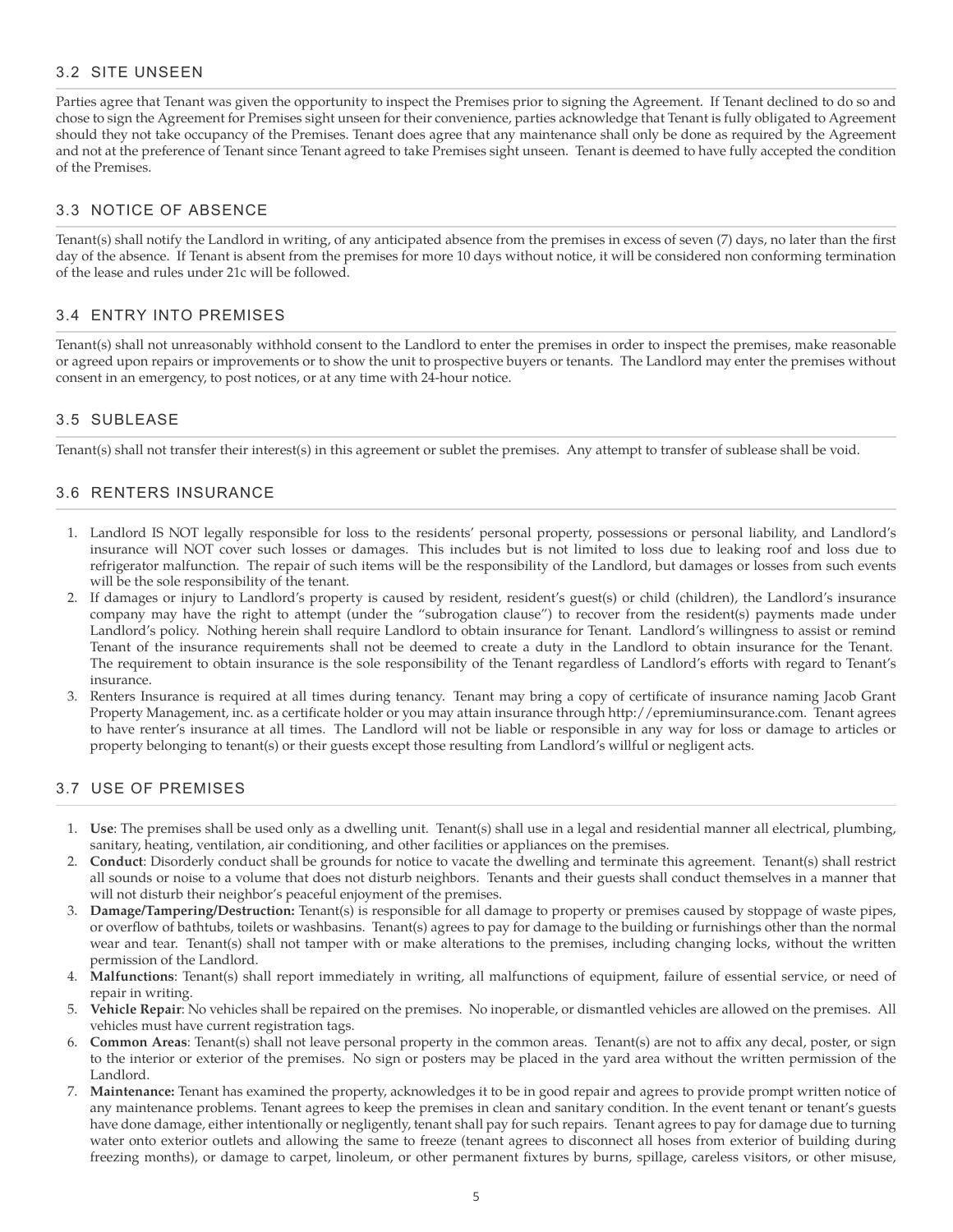neglect or malicious behavior.

- 8. **Tenant Responsibilities:** Tenant is responsible for furnace filter replacement once per month, cleaning duct openings, replacement of light bulbs, smoke alarm battery, and clearing plumbing blockage.
- 9. **Flammable Material/Smoking**: Tenant(s) shall not house flammable materials. All damage caused by smoking shall be repaired or replaced at the tenant's expense.
- 10. **Negligence:** Any damage or injury due to the Tenant's negligence or negligence of Tenant's guest shall be the responsibility of Tenant and Tenant agrees to indemnify Landlord for any such damage or injury.
- 11. **Trampolines or pools**: No trampolines or pools of any kind will be kept on premises.

#### 3.8 SMOKE ALARM

Tenant(s) acknowledges the presence of a smoke alarm in fully operational condition in the rental unit. Tenant agrees to test unit at least once per month and replace the batteries as needed. Tenant agrees to hold Landlord harmless for loss or damage due to the smoke alarm's failure to operate. Tenant(s) is required to immediately notify Landlord in writing of any malfunctions of the smoke alarm. Tenant(s) shall not remove or tamper with a properly functioning smoke alarm, including removing any working batteries.

#### 3.9 JOINTLY AND SEVERALLY LIABLE

If a rental unit is occupied by more than one occupant it is agreed that each person will be held responsible for the entire lease agreement, rent and any other additional charges until the rental account is paid in full. Any prepaid rents and/or deposits (including pet deposits) will remain charged to the account and will not be applied until such time that all Tenants legally vacate the dwelling unit.

### 3.10 COLLECTIONS

In the event that Tenant becomes delinquent and payment is not made on the amounts owing under the terms of this agreement, and the balance is placed with a licensed collection agency, Tenant agrees to pay the fees of the collection agency, which amount is heretofore agreed to be half (50%) the outstanding balance at the time the account is placed for collections. The collection agency fee will be calculated and added at the time the account is placed into collections. In addition to the initial Experian Credit Report, Tenant gives permission to Landlord or licensed collection agency working as an agent for the Landlord, to access up to 2 additional credit reports pulled for the benefit of collecting unpaid debt.

#### 3.11 HOUSE RULES

House rules are in place to protect your and others' right to peaceful enjoyment of the premises. Accordingly, the management requires that the Covenants Conditions and Restriction for the property and following rules be observed:

- 1. **Noise:** Please be conscientious of others. Stereo, radio and television sets are to be kept at a volume that cannot be heard in the next apartment. Use of all common areas (patios, parking lots, etc.) Shall be between the hours of 9:00 AM and 10:00 PM. This means the barbeque or party must end QUIETLY after 10:00 PM so others may sleep.
- 2. **Automobiles:** Non-functioning and non-licensed vehicles are not allowed on the property. Repairs are not allowed on the property. This includes all changes or repairs, tire changes, and tune ups. If your car leaks oil, you are responsible for cleaning up all your oil drippings. Washing of vehicles on the property is prohibited. Cars parked in areas that obstruct the flow of traffic in and out of the premises will be towed at Landlord's expense. Apartment residents are to park in their assigned area only. Guests must park their cars in the street.
- 3. **Occupancy**: Prior written permission is required for all guests staying longer than 5 days.
- 4. **After Hours Emergency: 208-351-1563** Call only if damage is occurring to person or property and something can be done such as turning off running water. Most urgent matters will have to wait for daytime hours to address and fix the situation, such as power outages or noise complaints etc.
- 5. **Tenant Maintenance & Responsibility:** Please report promptly any dripping faucets, running toilets, or any other items that need repair. The unit must be kept clean, sanitary, and free from objectionable odors. Tenant is responsible for costs of repair for clearing stopped up toilets, sinks, and all drains due to resident negligence. No items besides toilet paper and human waste should be flushed down toilets. Do not pour any fat or oil down kitchen sink. Clean debris (hair) from showers and sink frequently to avoid clogs and other related problems. Dishwashing machines must be used at least once every 2 weeks to keep them functioning properly.
- 6. **Maintenance Requests:** All maintenance requests must be made in writing. ie. Online at http://jacobgrant.com, email support@jacobgrant.com, Fax 208-522-3469, or drop off at office.
- 7. **Common Areas:** Please help keep common areas clean and neat. No personal items shall be left on or around property. No littering of, papers, trash, or cans allowed anywhere on driveways, hallways, yard, or other common areas by occupants or guests. Clothing or towels shall not be hung outside on any ledge or balcony. Patio may be used for 1 barbecue and or 2 patio chairs
- 8. **Garbage:** Garbage should be kept in appropriate containers and removed frequently. Tenant is responsible for the cleanliness of the exterior of the property and may be charged for trash found on or near property.
- 9. **Pest Control:** Tenant is responsible for any pest control. Landlord is not responsible for any damage done to the tenant's person or property by such pests, or any other persons on the premises. Tenant is encouraged to keep premises clean as this will eliminate most common pest problems.
- 10. **Tenant Safety:** All doors must be locked during absence of resident. Storage of gasoline or other combustibles in unit is prohibited. **It is the responsibility of the tenant to regularly check the smoke alarm and to replace the 9-volt battery as needed. If smoke alarm is not working with new battery, call manager immediately for replacement of alarm.**